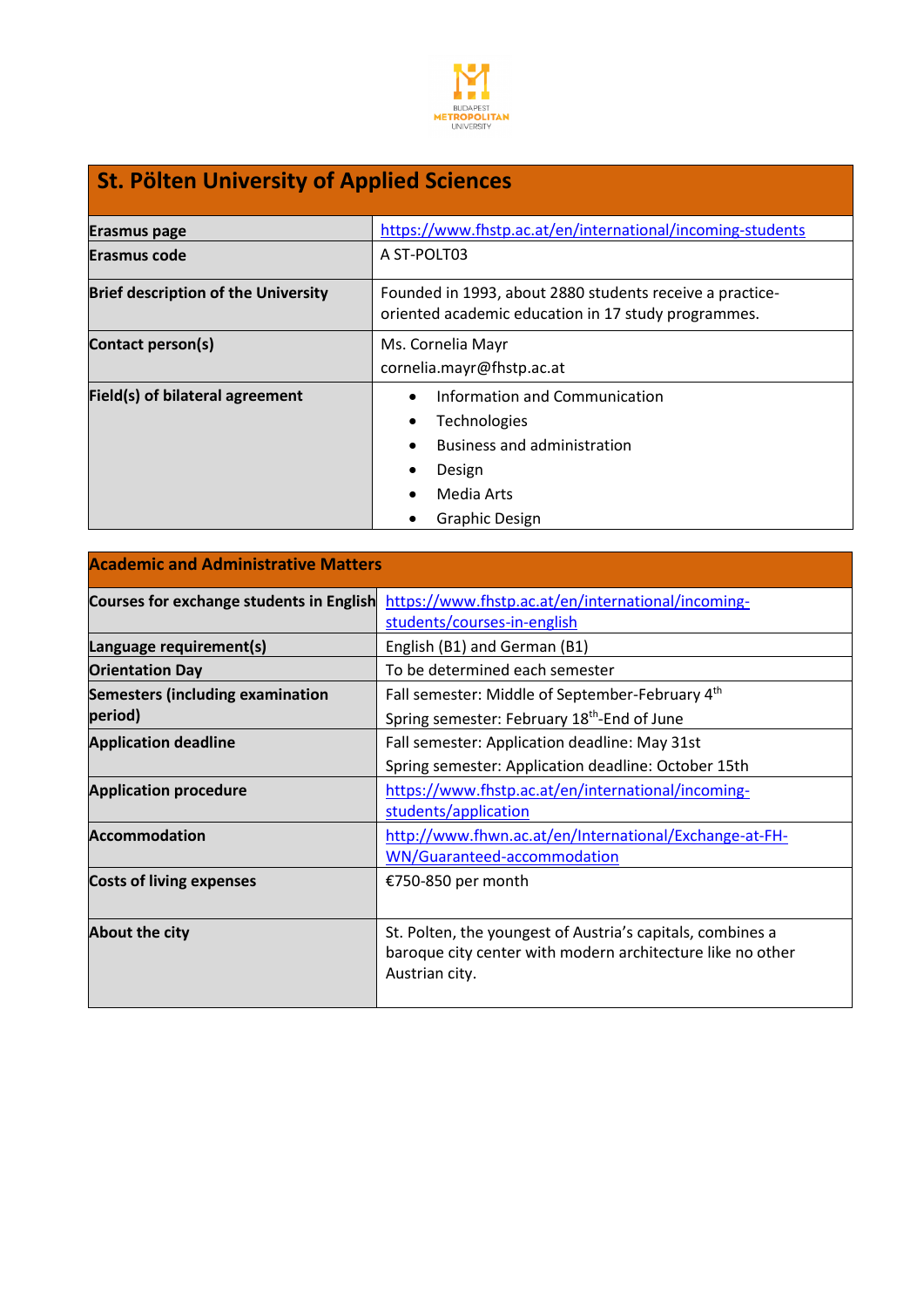

## **INFORMATION SHEET 2018/19**

|                                                 | <b>INSTITUTION</b>                                                                                                                                                                                                                                                                   |  |
|-------------------------------------------------|--------------------------------------------------------------------------------------------------------------------------------------------------------------------------------------------------------------------------------------------------------------------------------------|--|
| Official name:                                  | Fachhochschule St. Pölten/<br><b>St. Pölten University of Applied Sciences</b>                                                                                                                                                                                                       |  |
| Erasmus code:                                   | A ST-POLT03                                                                                                                                                                                                                                                                          |  |
| Erasmus Charter for Higher<br>Education (ECHE): | 83637-LA-1-2014-1-AT-E4AKA1-ECHE                                                                                                                                                                                                                                                     |  |
| PIC:                                            | 954490477                                                                                                                                                                                                                                                                            |  |
| Postal address:                                 | Matthias Corvinus-Str. 15<br>3100 St. Pölten, Austria                                                                                                                                                                                                                                |  |
| Information:                                    | <b>Website in German</b><br><b>Website in English</b><br><b>Information for Incoming Students</b><br>Facebook<br><b>Facebook-Group for Incoming Students</b><br><b>Twitter</b><br>YouTube                                                                                            |  |
| Head of institution:                            | FH-Prof. Mag. Dr. Monika Vyslouzil<br>Rector<br>tel. +43 2742 313 228 506                                                                                                                                                                                                            |  |
| Legal representatives:                          | Dr. Maria Gabriela Fernandes<br><b>Executive Director</b><br>tel. +43 2742 313 228 205<br>Dipl.-Ing. Gernot Kohl, MSc<br><b>Executive Director</b><br>tel. +43 2742 313 228 202<br>FH-Prof. Dipl.-Ing. Hannes Raffaseder<br><b>Authorised Signatory</b><br>tel. +43 2742 313 228 616 |  |

| <b>INTERNATIONAL OFFICE</b>          |                                                                                                                   |
|--------------------------------------|-------------------------------------------------------------------------------------------------------------------|
| <b>Head of International Office:</b> | Mag. Barbara Zimmer<br>tel. +43 2742 313 228 261<br>e-mail: barbara.zimmer@fhstp.ac.at, international@fhstp.ac.at |
| <b>Assistant:</b>                    | Claudia Grötzl<br>tel. +43 2742 313 228 260<br>e-mail: claudia.groetzl@fhstp.ac.at                                |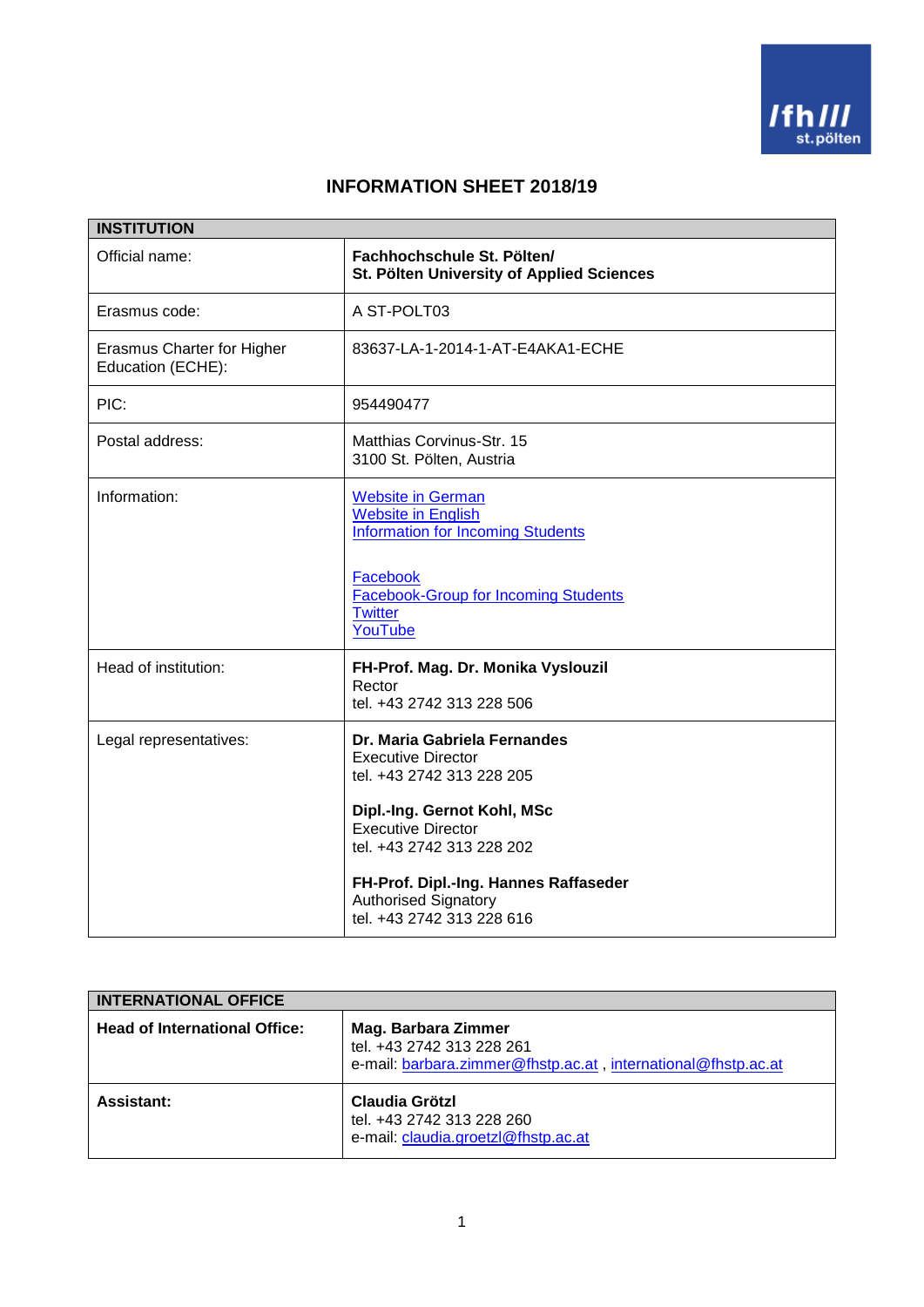

| <b>Section Head Outgoing</b><br><b>Students Mobility:</b> | <b>MMag. Daniela Lohner</b><br>tel. +43 2742 313 228 262<br>e-mail: daniela.lohner@fhstp.ac.at |
|-----------------------------------------------------------|------------------------------------------------------------------------------------------------|
| <b>Section Head Incoming</b><br><b>Students Mobility:</b> | Cornelia Mayr, BA, Bakk.<br>tel. +43 2742 313 228 263<br>e-mail: cornelia.mayr@fhstp.ac.at     |

## **Institutional Facts:**

| Location (map):                                             | www.st-poelten.gv.at (click on 'Stadtplan')                                                                                                                                                                                                                                                                                                                                                                                                    |
|-------------------------------------------------------------|------------------------------------------------------------------------------------------------------------------------------------------------------------------------------------------------------------------------------------------------------------------------------------------------------------------------------------------------------------------------------------------------------------------------------------------------|
| <b>City Population:</b>                                     | 58,000                                                                                                                                                                                                                                                                                                                                                                                                                                         |
| <b>Student Population:</b>                                  | 3,000                                                                                                                                                                                                                                                                                                                                                                                                                                          |
| Academic calendar<br>2018/19:                               | Winter Semester 2018/19: 17 September 2018 - 01 February 2019<br>Summer Semester 2019: 18 February 2019 - 28 June 2019                                                                                                                                                                                                                                                                                                                         |
| <b>Application deadlines for</b><br>international students: | Winter Semester/full academic year 2018/19: 31 May 2018<br>Summer Semester 2019: 15 November 2018                                                                                                                                                                                                                                                                                                                                              |
| <b>Orientation week for</b><br>international students:      | Winter Semester/full academic year 2018/19: 17 - 22 September 2018<br>Summer Semester 2019: 18 - 23 February 2019                                                                                                                                                                                                                                                                                                                              |
|                                                             | All exchange students are asked to attend the orientation week without fail.                                                                                                                                                                                                                                                                                                                                                                   |
| <b>Application information:</b>                             | Documents:<br><b>Application Form</b><br>$\bullet$<br><b>Learning Agreement</b><br>$\bullet$<br>Code of Conduct<br>$\bullet$<br>Copy of German language certificate<br>(minimum requirement: B1 level) OR<br>Copy of English language certificate (minimum requirement: B1 level)<br>$\bullet$<br>if you only choose courses in English<br><b>Latest Transcript of Records</b><br>$\bullet$<br>Further Information to be found on the website. |
| <b>International Student</b><br>Guide:                      | The International Student Guide contains all important information for<br>exchange students. International students are therefore asked to study the<br>International Student Guide carefully.                                                                                                                                                                                                                                                 |
| <b>Course Catalogue:</b>                                    | We recommend to select each semester one of our Modules or courses<br>from one semester in the same degree programme.                                                                                                                                                                                                                                                                                                                          |
|                                                             | A list of the courses offered in the academic year 2018/19 will be provided in<br>April. If needed exchange students may mix lectures from different degree<br>programmes, provided there are no time clashes.                                                                                                                                                                                                                                 |
|                                                             | Subjects offered in the 1 <sup>st</sup> , 3 <sup>rd</sup> and 5 <sup>th</sup> semester can only be chosen in the<br>Winter Semester. Subjects offered in the 2 <sup>nd</sup> , 4 <sup>th</sup> and 6 <sup>th</sup> semester can only be<br>chosen in the Summer Semester.                                                                                                                                                                      |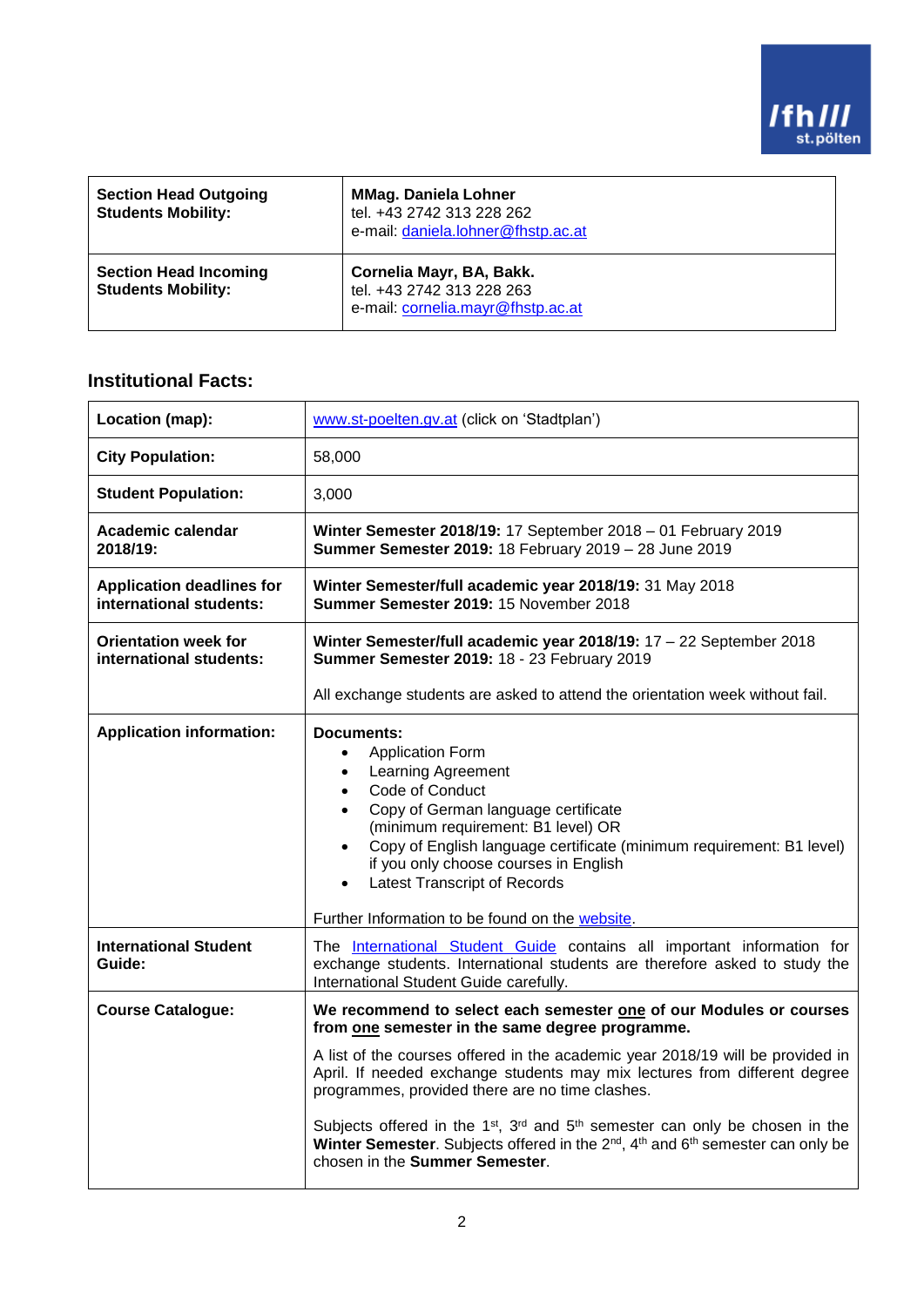

|                                                  | International students wishing to take subjects from the masters programmes<br>must have sufficient knowledge of the respective subjects, as all of these<br>courses are at an advanced level.                                                                                                                                                                  |
|--------------------------------------------------|-----------------------------------------------------------------------------------------------------------------------------------------------------------------------------------------------------------------------------------------------------------------------------------------------------------------------------------------------------------------|
| Language of instruction:                         | The principal language of instruction in all degree programmes is German. All<br>incoming students attending courses taught in German need to have sufficient<br>language skills that enable them to attend classes in German and sit<br>examinations (minimum requirement: level B1 according to the Common<br>European Framework of Reference for Languages). |
| <b>Semester programmes</b><br>taught in English: | A number of semester programmes have been designed specifically to meet<br>the needs of international students and are taught entirely in English. Each<br>module comprises a minimum of 30 ECTS credits. Students may choose an<br>entire programme or individual components.<br>Department Media and Economics                                                |
|                                                  | Spotlight on Media Economics (Winter Semester)<br>Spotlight on Media & Business (Summer Semester)                                                                                                                                                                                                                                                               |
|                                                  | Department Media and Digital Technologies<br>European Project Semester (EPS)<br>iLab                                                                                                                                                                                                                                                                            |
|                                                  | Department Computer Science and Security<br>ICT-Module (Winter Semester)<br>Spotlight on Digital Healthcare (Winter Semester)<br><b>Computing Module (Summer Semester)</b>                                                                                                                                                                                      |
|                                                  | Further information can be found on our website.                                                                                                                                                                                                                                                                                                                |
|                                                  | $\rightarrow$ Students who select one of these Modules must have sufficient English skills<br>(minimum requirement: level B1 according to the Common European<br>Framework of Reference for Languages).                                                                                                                                                         |
| <b>German classes:</b>                           | 1. Preparatory German Course:<br>• 29 August - 14 September 2018, Mon-Fri<br>• Level: B1<br>$\bullet$ Fee: $€100$<br>Register by <b>e-mail</b><br>• Registration ends 29 August 2018                                                                                                                                                                            |
|                                                  | 2. German language and Austrian culture:<br>This course is offered throughout the semester.<br>• 7 ECTS credits per semester, 4 teaching units per week<br>2 levels:<br><b>Beginners</b><br>$\circ$<br><b>Advanced Beginners</b><br>$\circ$<br>Advanced<br>$\circ$<br>There is no charge for attendance.                                                        |
|                                                  |                                                                                                                                                                                                                                                                                                                                                                 |